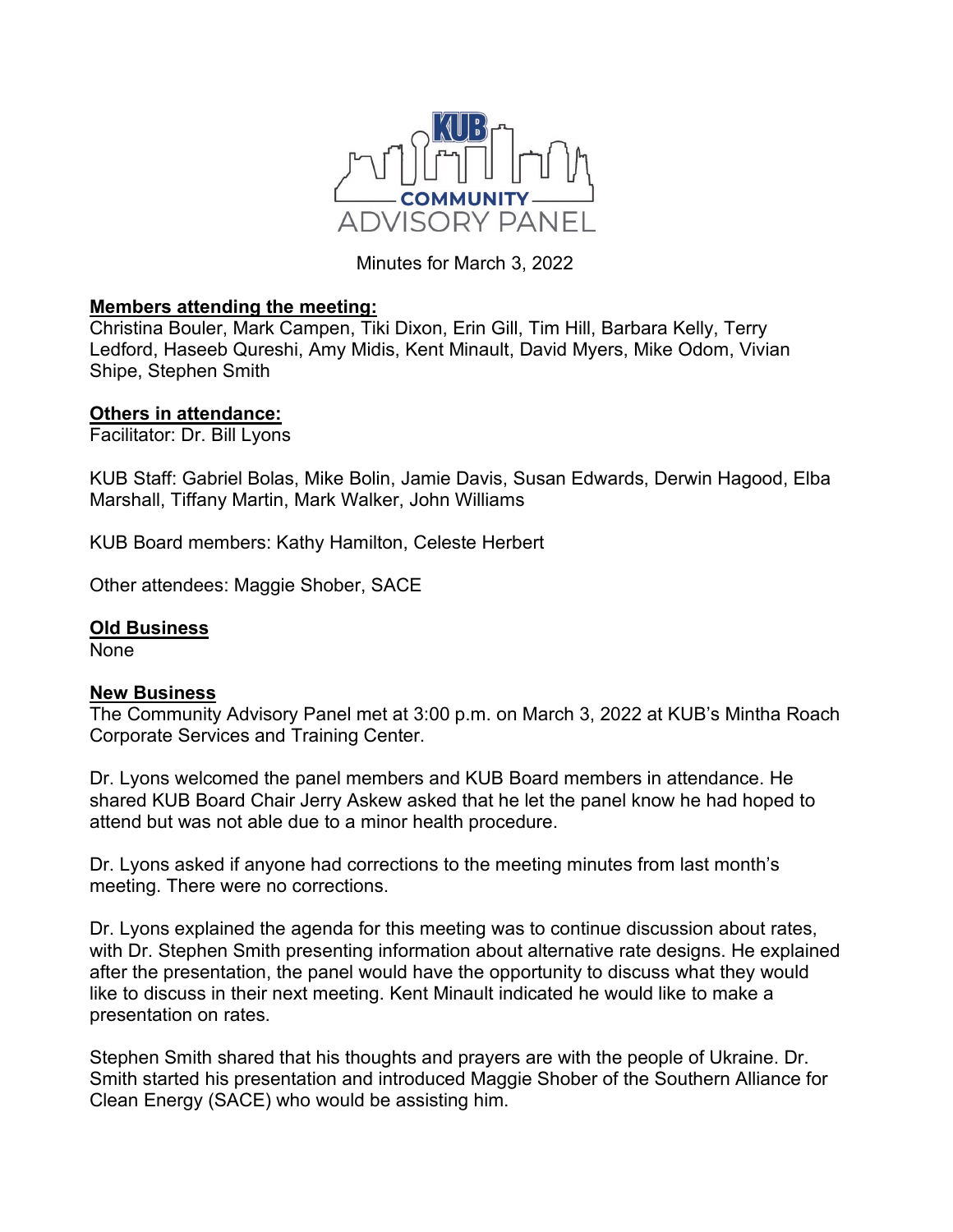Dr. Smith explained SACE is not advocating for anything that interferes with KUB's ability to recover costs. He stated SACE disagrees with the approach for cost recovery and feels all decisions should be made in a transparent way. He stated SACE believes higher fixed fees are regressive and disproportionately harm lower income individuals. He said SACE has taken some of the slides KUB presented and "deconstructed" them. He said SACE feels the greenest and most equitable electron is the one never used, and if the system can be most efficient, there is no downside for the environment or humans. He indicated KUB can do only part of this and part of the issues stem from the Tennessee Valley Authority, which he referred to as a self-regulated monopoly.

Ms. Shober shared an overview of principles for fair reform of residential rate structure developed by SACE and 5 Lakes Energy, a consultant SACE collaborated with to develop these principles. The principles included fair cost allocation, transparency of utility practices, simplicity of rates, gradualism, fair valuation of distributed energy resources, and special purpose rates. Ms. Shober explained these principles can conflict with each other.

Ms. Shober then shared best practices for rate setting. She noted rates should be based on costs which should be identified through a cost of service study. She then described two different methods for cost of service studies: the basic customer method and minimum system method. She noted outside of the TVA service area, cost of service study results are taken to a public service commission where public comment may be made and advocates may present evidence for requesting utility rate changes. Ms. Shober explained the minimum system method includes a minimum system used to distribute a minimum amount of energy to each customer, which she indicated is an issue because the results are very sensitive to assumptions, such as KUB using a minimum of 1 kilowatt of energy. She indicated it is arbitrary to use this amount for a minimum.

Erin Gill asked for clarification about the amount of change that occurs in a cost of service study when a different amount of kilowatt hours is used as the assumption. Since bills are based on kilowatt hours in whole numbers, she asked what happens, for example, if it is based on a minimum of 50 kilowatt hours. Ms. Shober said she is not sure because she has not seen that done. Ms. Gill noted it seems that the basic cost per customer would only increase if a different number was used, such as if KUB had based the study on a minimum of 50 kilowatt hours.

Ms. Shober noted that Dr. Smith has an extensive history of intervening in utility rate cases where the minimum system method has been used. She said the public service commissions are in place to advocate for the consumers. Dr. Smith noted consumers in the TVA area do not have this level of protection.

Erin Gill noted that the other municipal utilities listed as examples for comparison in SACE's presentation are also exempt from regulation by public service commissions. Dr. Smith acknowledged this is accurate, but he feels there are more transparent discussions in areas outside the Tennessee Valley. Ms. Shober noted in some areas, the boards of the municipal utilities are overseen by city councils. Erin Gill expressed she feels the rate making process in the Tennessee Valley is not drastically different than it is for other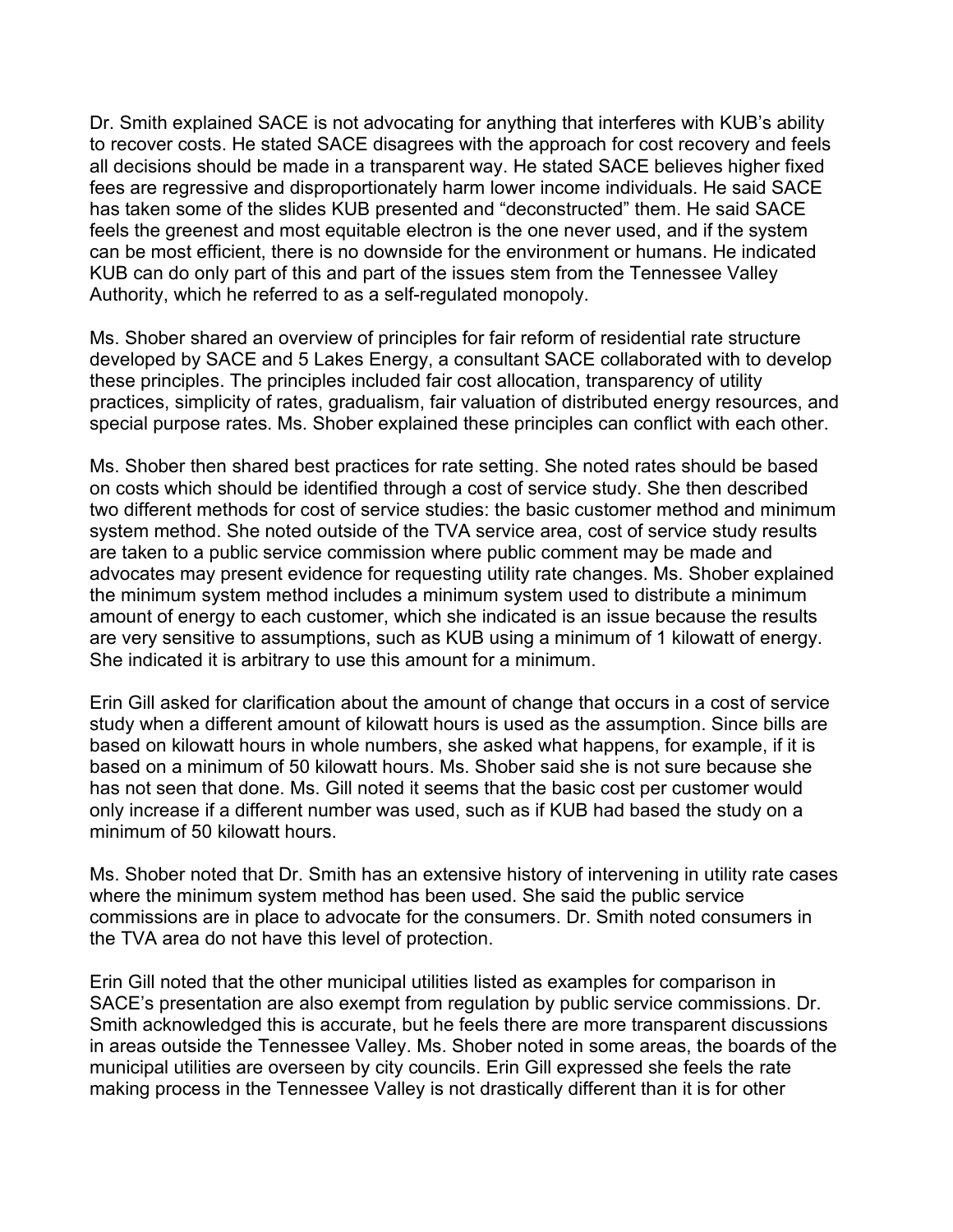municipal utilities, and she noted the officials who serve on the public service commissions are elected or appointed officials who are not experts in utility rate design and therefore must rely on the information provided by the utility or by advocates. Ms. Gill noted she would not want someone to leave this meeting feeling like Knoxville is unique and not like other peer areas when it comes to utility rate making.

Ms. Shober then reviewed a slide provided in KUB's previous presentation that includes the history of rate increases. She explained SACE requested from KUB the cost of service study and later receive it through an open records request. She noted in a number of cases, KUB rate changes were approved in 3-year increments. She reviewed information related to KUB's cost of service study and shared an "illustrative change to the fixed fee and energy rate when only customer-related costs are included in the fixed fee."

Ms. Shober shared a slide comparing KUB's basic service charge to other utilities. She noted KUB's basic service fee is on the higher end compared to the utilities included on the slide.

Mike Odom asked about other areas of the country, like in Texas, where there is an "open system" and the end utility provider isn't responsible for capital investments in the system and if in these cases, there could be lower fixed fees because they aren't responsible for those investments. Ms. Shober said the providers still have to pay to use the wires and the rate is usually based on kilowatt hours.

Amy Midis asked about a slide Mike Bolin of KUB presented that showed how KUB's basic service charge compares to other utilities. Dr. Smith noted that comparison was for distributors within the TVA service area. Ms. Midis asked if the other utilities shown on SACE's slide are investing as pro-actively in the utility systems as KUB is doing with Century II and if they may have to later increase their fixed fees to make such investments. Ms. Shober indicated she can't speak for the other utilities but in general utilities across the nation are investing in reliability. Dr. Smith expressed he does not feel the other utilities represented on the slide provide less reliable power than KUB. He also stated again SACE is not trying to interfere with KUB's recovery of those costs, but it is a policy choice by the Board to determine whether they are recovered through fixed fees or the variable rate. He stated the fixed fee does not mean you have a more reliable system.

Erin Gill asked for clarification on the point being made by the slide, since the slide illustrates there is variability in the basic service charge, and there are 2,000 public power utilities across the nation with different climates and different amounts of average usage by customers. She indicated it seems you could create a similar graph with different utility companies as the examples and KUB's basic service charge may rank differently. She noted the slide may not be an "apples to apples comparison" because we don't know the average kilowatt hour usage for Colorado Springs, for example.

Ms. Shober agreed but said the fixed fee doesn't change based on the usage, and she stated the utilities shown on the slide are comparable to KUB. Ms. Gill asked if the slide was normalized for kilowatt hours, and Ms. Shober confirmed it is not.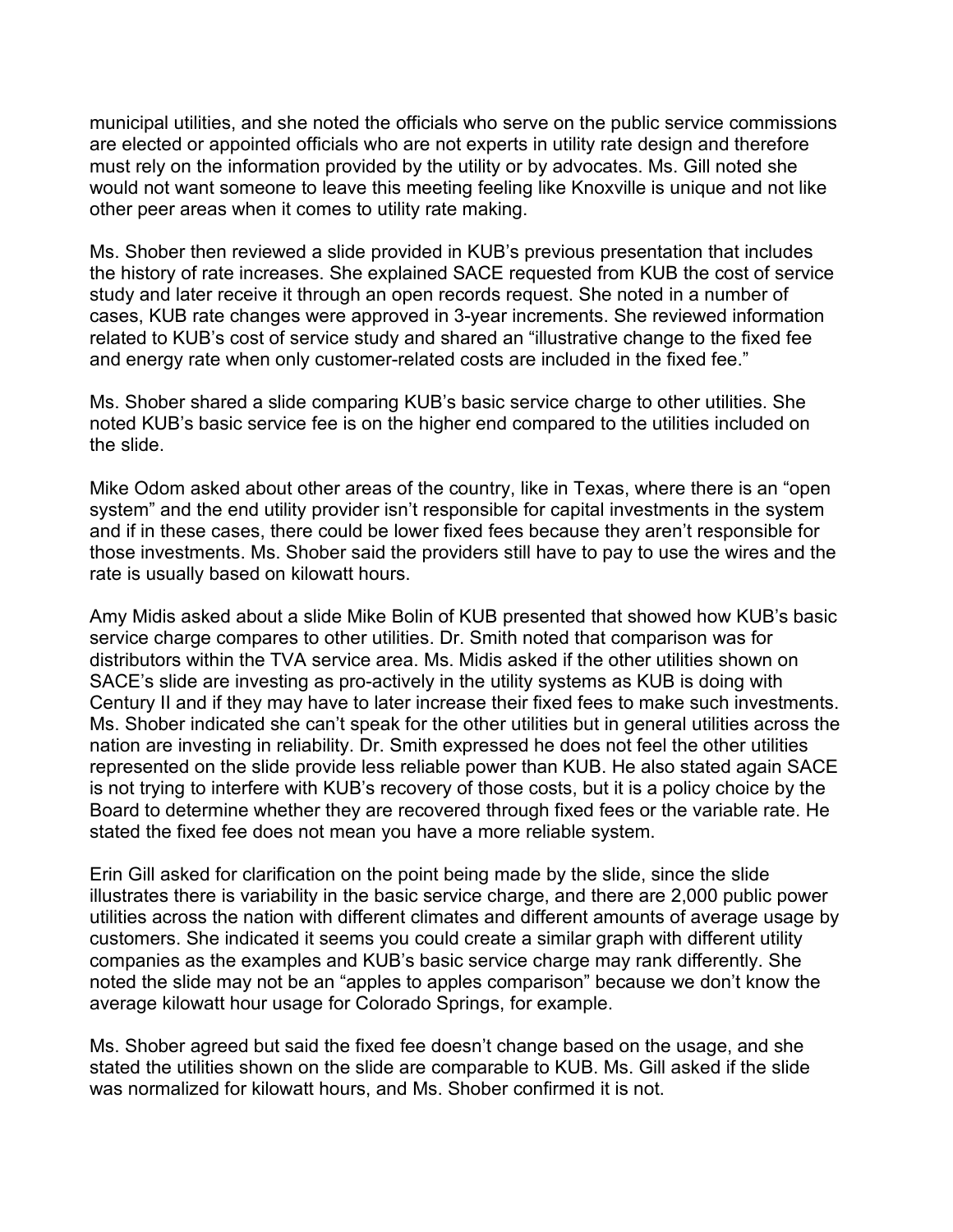Tiki Dixon asked if the other utilities are similar to KUB in that they must purchase all of their power from the same source, such as KUB does with TVA. Ms. Shober explained it varies. Some of the utilities own their generation and some buy from the market. Mr. Dixon said this could skew the numbers. Dr. Smith stated the issue is more about the policy decision for how revenues are collected and how much is through the fixed fee versus the variable rate.

Christina Bouler asked if it is SACE's opinion that it is just as risky for KUB to try to recoup its costs completely through the variable rate versus some of it in a basic service charge. Ms. Shober indicated she hasn't seen anything to indicate it is more or less risky to put the charges in the basic service charge or the rate. She stated risk comes into play when it may be more difficult for a utility to get its rates approved by a public service commission.

Dr. Smith said he wanted to reiterate SACE is not trying to prevent KUB from recovering its costs.

Tiki Dixon said he feels another variable could be how soon KUB or the other utilities want to recover their costs. Dr. Smith said he feels all utilities are equally committed to having reliable power, but there can be differences in the pace of investment, etc.

Erin Gill referenced Chattanooga as an example of what seems to be a similar utility to KUB in that they have high reliability and have made large investments in the system. While Chattanooga has a lower basic service charge, which is a policy decision they have made, the total average bill is higher than KUB's average bill, and KUB's Board members who have attended past meetings have clarified the thoughts behind their policy decision and their concern with not causing higher bills especially when customer usage is above average.

Dr. Lyons noted the end time for the meeting was approaching, and he wanted to ask the panel if they agreed this presentation and discussion would continue at the next meeting, which is scheduled for April 7<sup>th</sup>. The panel agreed.

Ms. Shober reviewed the annual average usage by customers and the average bills. Haseeb Qureshi asked about customer growth. Ms. Shober said across the industry, electric load has been flat or declining and this can vary among utilities. Mark Walker, KUB Senior Vice President and Chief Financial Officer, explained the average customer growth for KUB is about 1% per year. Mr. Qureshi asked if this was true for both residential and business customers. Mr. Walker noted while there can be more variability in growth for business customers, the average growth is close to 1%. Mr. Qureshi stated he felt it is important to consider the growth factor as this discussion continues.

Dr. Smith talked about the impact of energy efficiency on electric load. As technologies have evolved, electric usage has flattened even with growth because of more efficiency.